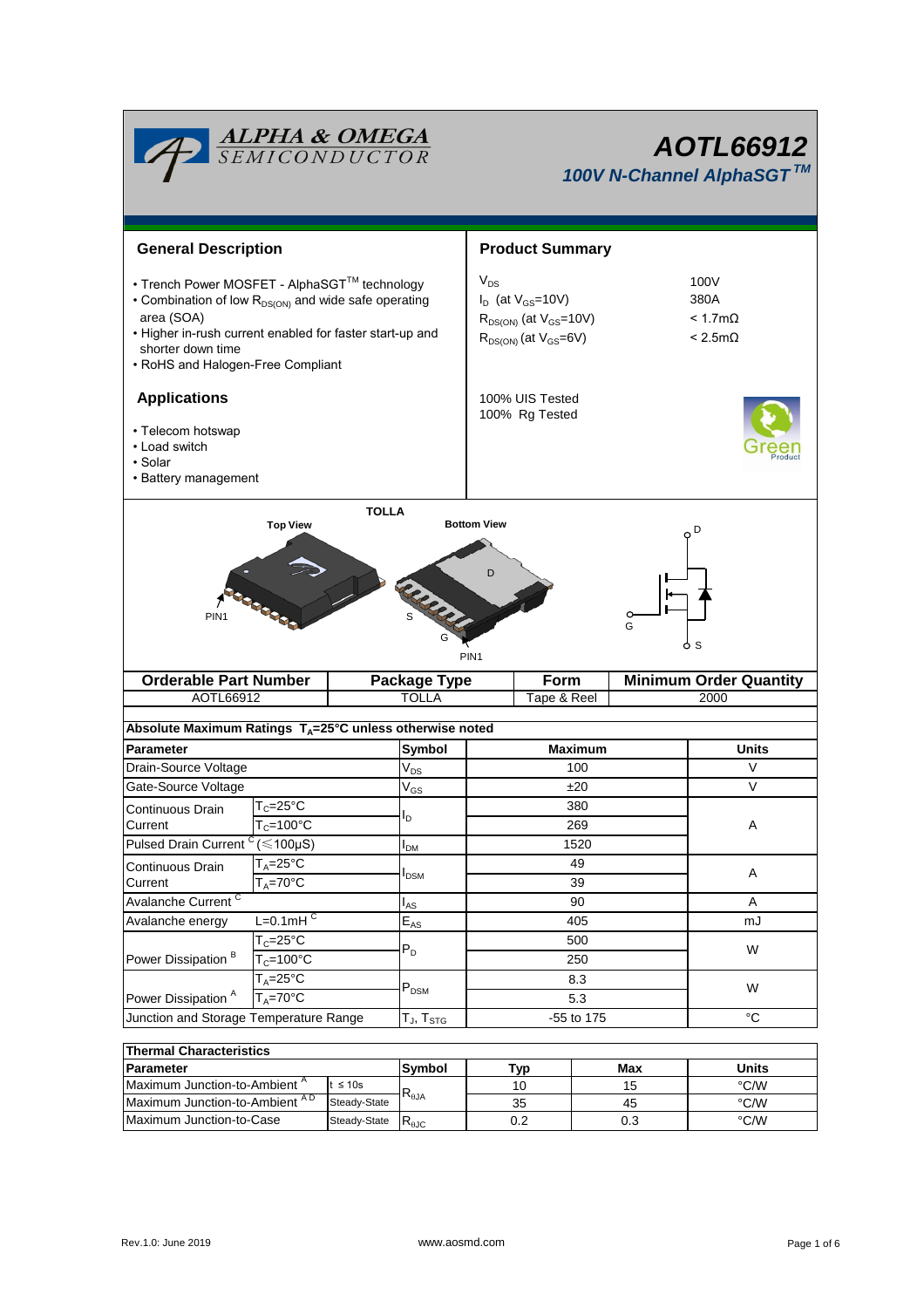

#### **Electrical Characteristics (TJ=25°C unless otherwise noted)**

| <b>Symbol</b>               | Parameter                                | <b>Conditions</b>                                                                          | Min                   | <b>Typ</b> | <b>Max</b> | <b>Units</b> |           |  |  |
|-----------------------------|------------------------------------------|--------------------------------------------------------------------------------------------|-----------------------|------------|------------|--------------|-----------|--|--|
| <b>STATIC PARAMETERS</b>    |                                          |                                                                                            |                       |            |            |              |           |  |  |
| $BV_{DSS}$                  | Drain-Source Breakdown Voltage           | $I_D = 250 \mu A$ , $V_{GS} = 0V$                                                          |                       | 100        |            |              | $\vee$    |  |  |
| $I_{DSS}$                   | Zero Gate Voltage Drain Current          | $V_{DS}$ =100V, $V_{GS}$ =0V                                                               |                       |            |            | 1            | μA        |  |  |
|                             |                                          |                                                                                            | $T_J = 55^{\circ}C$   |            |            | 5            |           |  |  |
| $I_{GSS}$                   | Gate-Body leakage current                | $V_{DS} = 0V$ , $V_{GS} = \pm 20V$                                                         |                       |            |            | ±100         | nA        |  |  |
| $V_{GS(th)}$                | Gate Threshold Voltage                   | V <sub>DS</sub> =V <sub>GS.</sub> I <sub>D</sub> =250µA                                    |                       | 2.5        | 3.0        | 3.5          | V         |  |  |
|                             |                                          | $V_{GS}$ =10V, $I_D$ =20A                                                                  |                       |            | 1.4        | 1.7          |           |  |  |
| $R_{DS(ON)}$                | <b>Static Drain-Source On-Resistance</b> |                                                                                            | $T_{\text{J}}$ =125°C |            | 2.25       | 2.75         | $m\Omega$ |  |  |
|                             |                                          | $V_{GS}$ =6V, $I_D$ =20A                                                                   |                       |            | 2.0        | 2.5          | $m\Omega$ |  |  |
| $g_{FS}$                    | <b>Forward Transconductance</b>          | V <sub>DS</sub> =5V, I <sub>D</sub> =20A                                                   |                       |            | 70         |              | S         |  |  |
| $V_{SD}$                    | Diode Forward Voltage                    | $I_S = 1A$ , $V_{GS} = 0V$                                                                 |                       |            | 0.67       | $\mathbf{1}$ | $\vee$    |  |  |
| $I_{\rm S}$                 | Maximum Body-Diode Continuous Current    |                                                                                            |                       |            |            | 330          | A         |  |  |
|                             | <b>DYNAMIC PARAMETERS</b>                |                                                                                            |                       |            |            |              |           |  |  |
| $C_{\text{iss}}$            | Input Capacitance                        | $V_{GS}$ =0V, $V_{DS}$ =50V, f=1MHz                                                        |                       |            | 12500      |              | pF        |  |  |
| $\mathsf{C}_{\mathrm{oss}}$ | <b>Output Capacitance</b>                |                                                                                            |                       |            | 3190       |              | рF        |  |  |
| $C_{\text{rss}}$            | Reverse Transfer Capacitance             |                                                                                            |                       |            | 55         |              | pF        |  |  |
| $R_{g}$                     | Gate resistance                          | $f = 1$ MHz                                                                                |                       | 0.8        | 1.75       | 2.7          | Ω         |  |  |
|                             | <b>SWITCHING PARAMETERS</b>              |                                                                                            |                       |            |            |              |           |  |  |
| $Q_q(10V)$                  | <b>Total Gate Charge</b>                 | $V_{GS}$ =10V, $V_{DS}$ =50V, $I_{D}$ =20A                                                 |                       |            | 155        | 220          | nC        |  |  |
| $\mathsf{Q}_{\mathsf{gs}}$  | Gate Source Charge                       |                                                                                            |                       |            | 48         |              | nC        |  |  |
| $Q_{gd}$                    | Gate Drain Charge                        |                                                                                            |                       |            | 31         |              | nC        |  |  |
| $\mathsf{Q}_{\text{oss}}$   | Output Charge                            | $V_{GS}$ =0V, $V_{DS}$ =50V                                                                |                       |            | 269        |              | nC        |  |  |
| $t_{D(on)}$                 | Turn-On DelayTime                        |                                                                                            |                       |            | 36         |              | ns        |  |  |
| $t_{\rm r}$                 | Turn-On Rise Time                        | $V_{GS}$ =10V, $V_{DS}$ =50V, R <sub>1</sub> =2.5 $\Omega$ ,<br>$R_{\text{GEN}} = 3\Omega$ |                       |            | 25         |              | ns        |  |  |
| $t_{D(off)}$                | <b>Turn-Off DelayTime</b>                |                                                                                            |                       |            | 90         |              | ns        |  |  |
| t <sub>f</sub>              | <b>Turn-Off Fall Time</b>                |                                                                                            |                       |            | 40         |              | ns        |  |  |
| $\mathfrak{t}_{\text{rr}}$  | Body Diode Reverse Recovery Time         | $I_F = 20A$ , di/dt=500A/ $\mu$ s                                                          |                       |            | 55         |              | ns        |  |  |
| $Q_{rr}$                    | Body Diode Reverse Recovery Charge       | $I_F = 20A$ , di/dt=500A/ $\mu$ s                                                          |                       |            | 335        |              | nC        |  |  |

A. The value of R<sub>6JA</sub> is measured with the device mounted on 1in<sup>2</sup> FR-4 board with 2oz. Copper, in a still air environment with T<sub>A</sub> =25° C. The Power dissipation P<sub>DSM</sub> is based on R <sub>6JA</sub> t≤ 10s and the maximum allowed junction temperature of 150°C. The value in any given application depends on the user's specific board design, and the maximum temperature of 175°C may be used if the PCB allows it.

B. The power dissipation P<sub>D</sub> is based on T<sub>J(MAX)</sub>=175°C, using junction-to-case thermal resistance, and is more useful in setting the upper dissipation limit for cases where additional heatsinking is used.

C. Single pulse width limited by junction temperature  $T_{J(MAX)}$ =175°C.

D. The  $R_{AJA}$  is the sum of the thermal impedance from junction to case  $R_{AIC}$  and case to ambient.

E. The static characteristics in Figures 1 to 6 are obtained using <300us pulses, duty cycle 0.5% max.

F. These curves are based on the junction-to-case thermal impedance which is measured with the device mounted to a large heatsink, assuming a maximum junction temperature of  $T_{J(MAX)}$ =175° C. The SOA curve provides a single pulse rating.

G. These tests are performed with the device mounted on 1 in<sup>2</sup> FR-4 board with 2oz. Copper, in a still air environment with  $T_A=25^\circ$  C.

APPLICATIONS OR USE AS CRITICAL COMPONENTS IN LIFE SUPPORT DEVICES OR SYSTEMS ARE NOT AUTHORIZED. AOS DOES NOT ASSUME ANY LIABILITY ARISING OUT OF SUCH APPLICATIONS OR USES OF ITS PRODUCTS. AOS RESERVES THE RIGHT TO IMPROVE PRODUCT DESIGN,FUNCTIONS AND RELIABILITY WITHOUT NOTICE.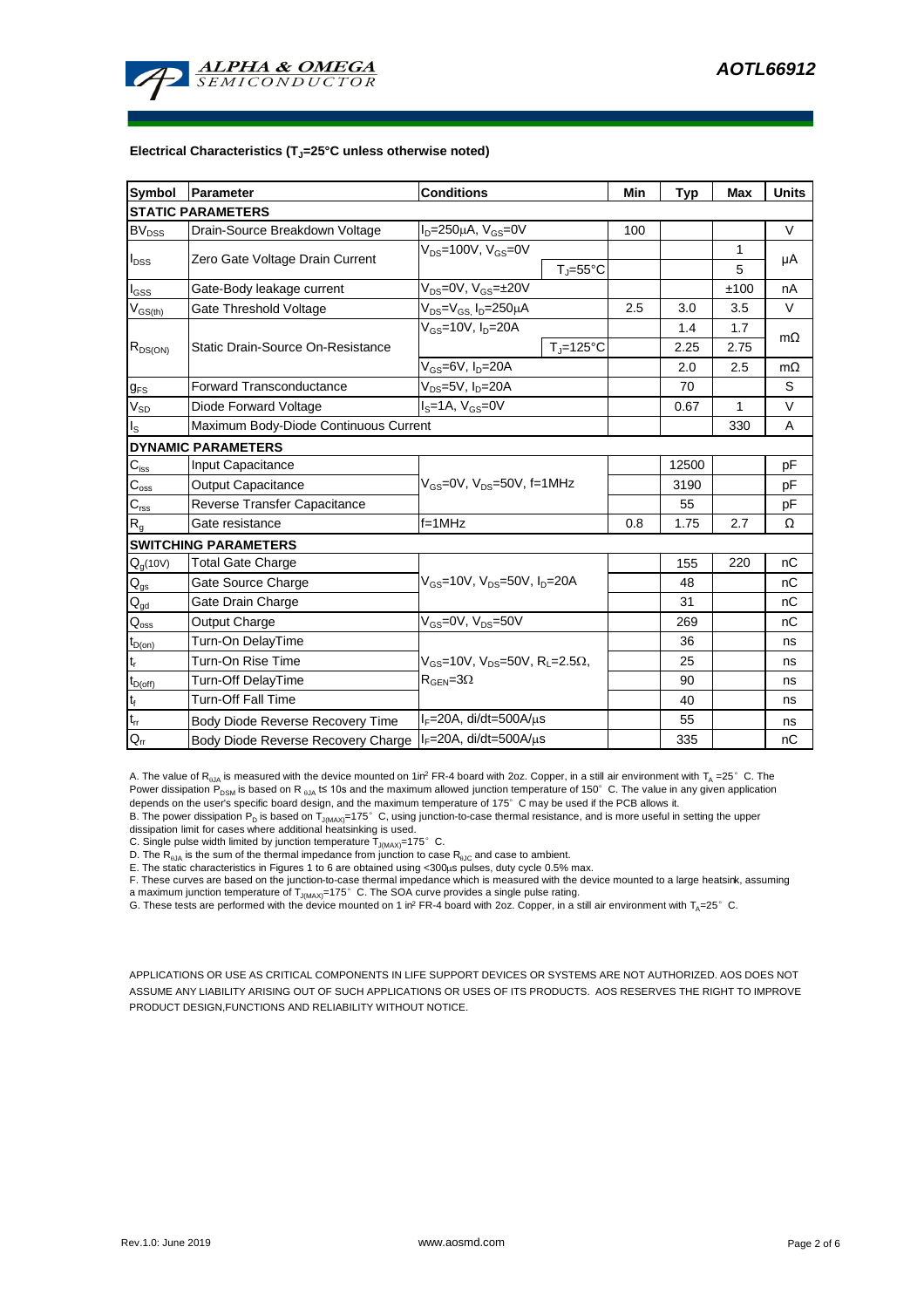

### **TYPICAL ELECTRICAL AND THERMAL CHARACTERISTICS**

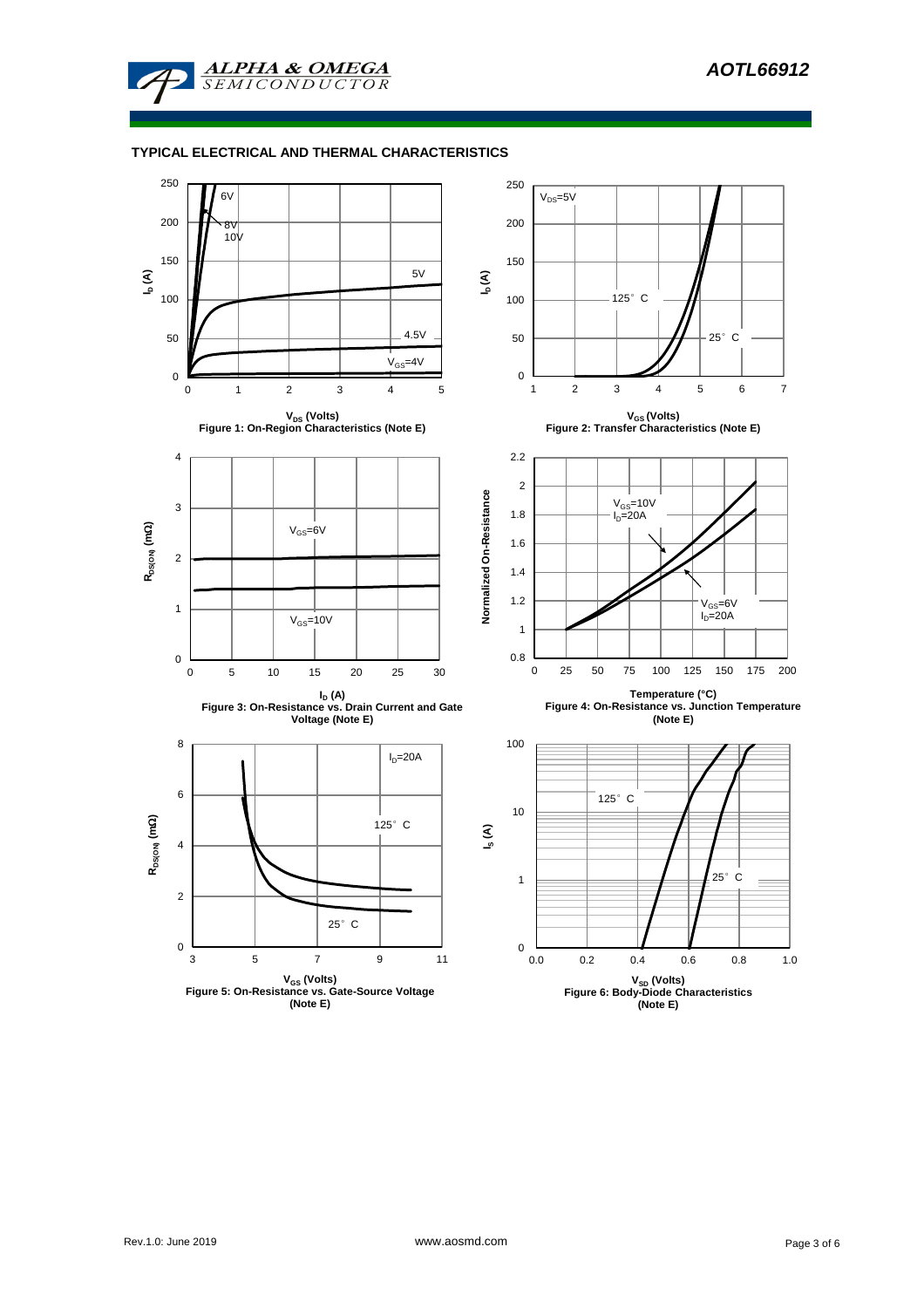

### **TYPICAL ELECTRICAL AND THERMAL CHARACTERISTICS**



**Figure 10: Normalized Maximum Transient Thermal Impedance (Note F)**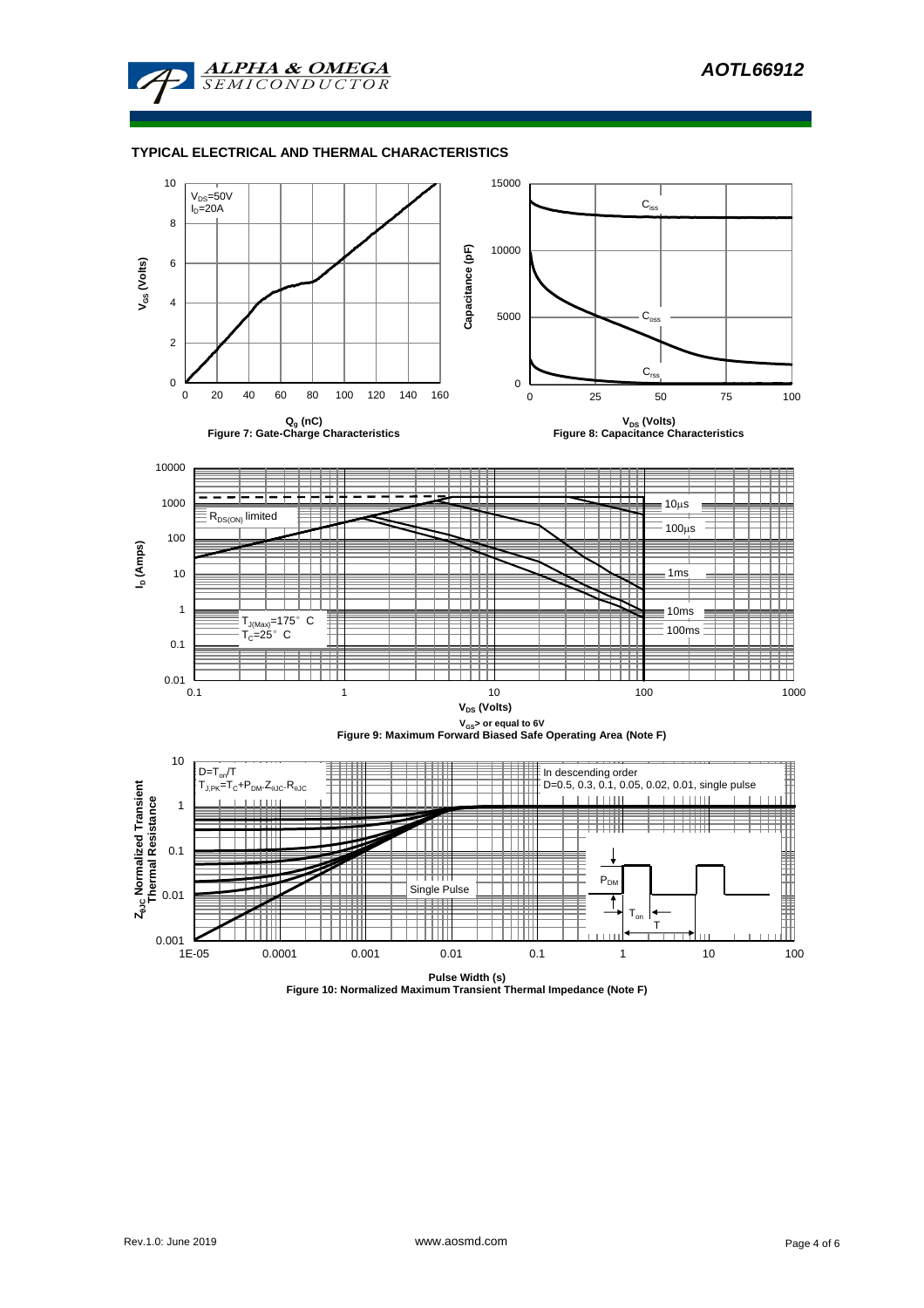

#### **TYPICAL ELECTRICAL AND THERMAL CHARACTERISTICS**



**Figure 15: Normalized Maximum Transient Thermal Impedance (Note G)**